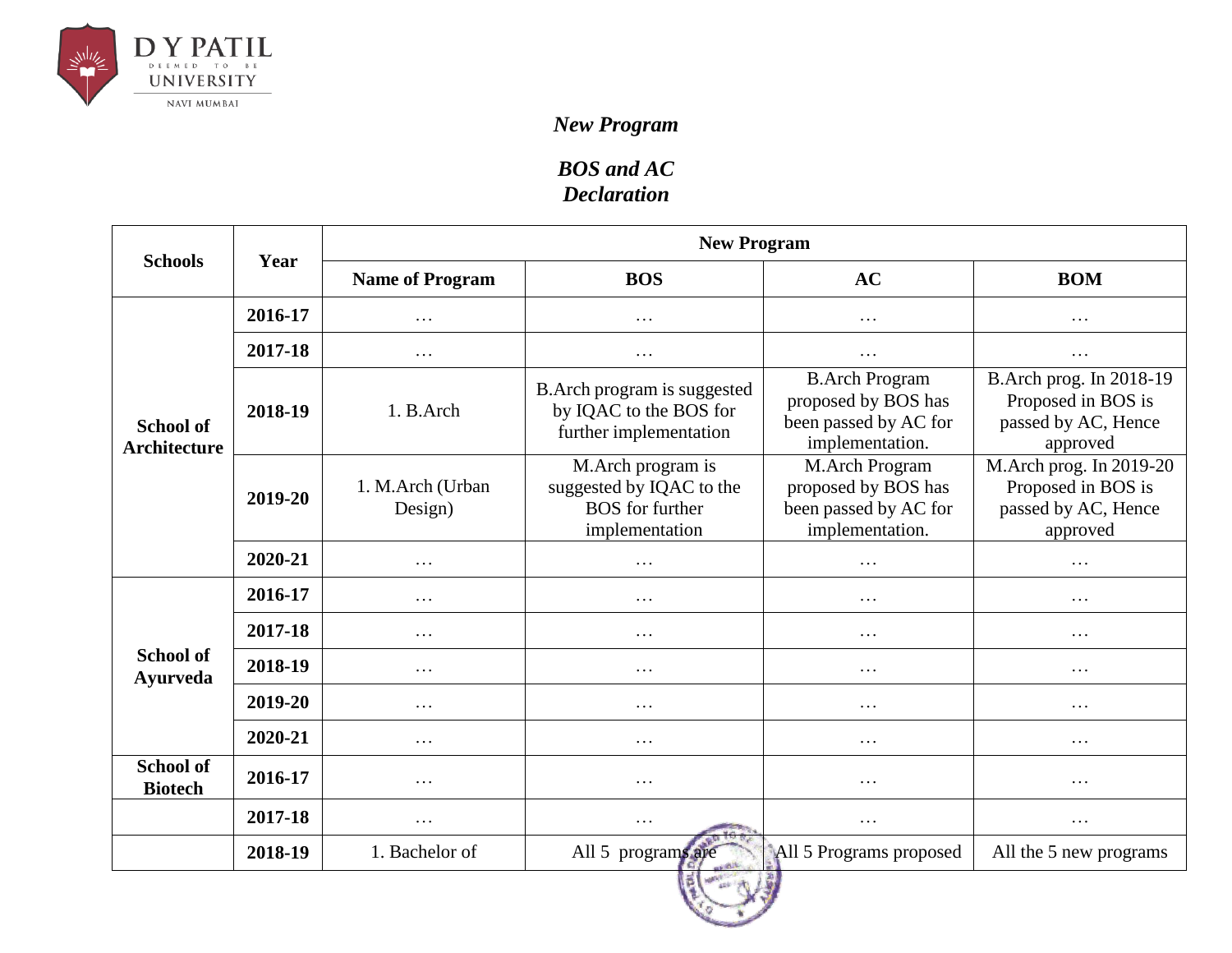| D Y PAT<br><b>UNIVERSITY</b>      |         |                                                                                                                                                                                                                                                                                                               |                                                                                            |                                                                                    |                                                                                                                        |
|-----------------------------------|---------|---------------------------------------------------------------------------------------------------------------------------------------------------------------------------------------------------------------------------------------------------------------------------------------------------------------|--------------------------------------------------------------------------------------------|------------------------------------------------------------------------------------|------------------------------------------------------------------------------------------------------------------------|
| <b>NAVI MUMBAI</b>                |         | Technology -<br><b>Bioinformatics and Data</b><br>Science<br>2. Bachelor of Science -<br><b>Biomedical Sciences</b><br>and Instrumentation<br>3. Integrated Master of<br>Science - Biotechnology<br>4. Master of Science<br><b>Industrial Microbiology</b><br>5. Master of Science -<br><b>Bioinformatics</b> | suggested by IQAC to the<br><b>BOS</b> for further<br>implementation                       | by BOS have been<br>passed by AC for<br>implementation.                            | of school of<br>Biotechnology in 2018-19<br>proposed in BOS are<br>passed by AC. Hence<br>Approved.                    |
|                                   | 2019-20 | .                                                                                                                                                                                                                                                                                                             | .                                                                                          | $\cdots$                                                                           | $\cdots$                                                                                                               |
|                                   | 2020-21 | .                                                                                                                                                                                                                                                                                                             | $\cdots$                                                                                   | $\cdots$                                                                           | $\cdots$                                                                                                               |
| <b>School of</b><br><b>Dental</b> | 2016-17 | 1. Fellowship in Oral<br>Implantology & laser<br>dentistry<br>2. Fellowship in<br>Aesthetic Dentistry &<br>Occlusion<br>3. Fellowship in<br>Forensic Odontology<br>4. Fellowship in<br>Contemporary<br>Endodontics<br>5. Fellowship in<br><b>Advanced Cosmetic</b><br>Surgery                                 | All 5 programs are<br>suggested by IQAC to the<br><b>BOS</b> for further<br>implementation | All 5 Programs proposed<br>by BOS have been<br>passed by AC for<br>implementation. | All the 5 new programs<br>of school of Dentistry in<br>2016-17 proposed in<br>BOS are passed by AC.<br>Hence Approved. |
|                                   | 2017-18 | $\cdots$                                                                                                                                                                                                                                                                                                      |                                                                                            | $\cdots$                                                                           | $\cdots$                                                                                                               |
|                                   | 2018-19 | .                                                                                                                                                                                                                                                                                                             |                                                                                            | $\cdots$                                                                           | $\ddots$                                                                                                               |
|                                   |         |                                                                                                                                                                                                                                                                                                               |                                                                                            |                                                                                    |                                                                                                                        |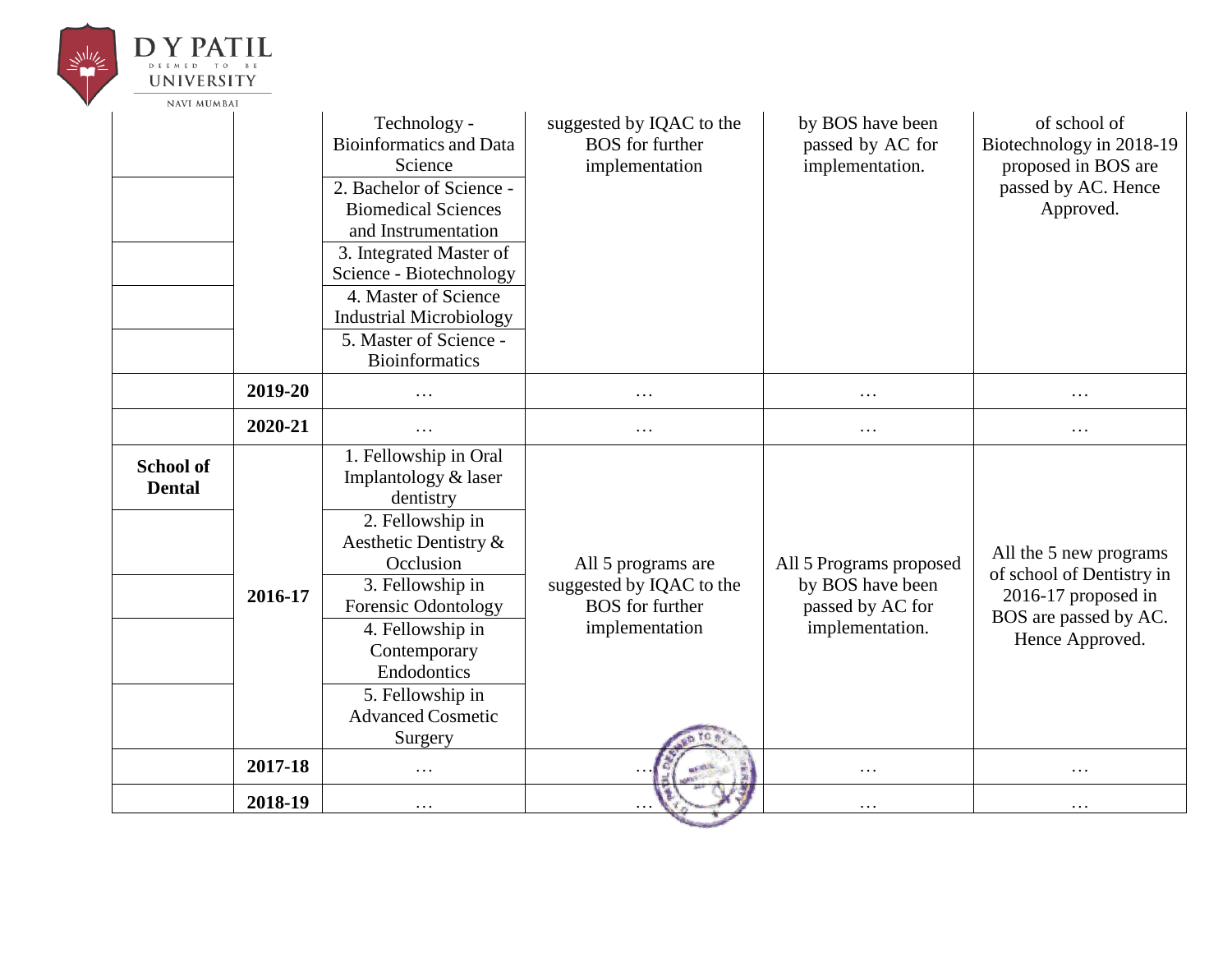

|                                        | 2019-20 | $\cdots$                                                                                                                                                                                                                                                                                                                                                                                                                                                                           | .                                                                                           | $\cdots$                                                                            | .                                                                                                                     |
|----------------------------------------|---------|------------------------------------------------------------------------------------------------------------------------------------------------------------------------------------------------------------------------------------------------------------------------------------------------------------------------------------------------------------------------------------------------------------------------------------------------------------------------------------|---------------------------------------------------------------------------------------------|-------------------------------------------------------------------------------------|-----------------------------------------------------------------------------------------------------------------------|
|                                        | 2020-21 | $\cdots$                                                                                                                                                                                                                                                                                                                                                                                                                                                                           | .                                                                                           | $\cdots$                                                                            | $\cdots$                                                                                                              |
| <b>School of</b><br><b>Engineering</b> | 2016-17 | $\cdots$                                                                                                                                                                                                                                                                                                                                                                                                                                                                           | $\cdots$                                                                                    | $\cdots$                                                                            | $\cdots$                                                                                                              |
|                                        | 2017-18 | $\cdots$                                                                                                                                                                                                                                                                                                                                                                                                                                                                           | .                                                                                           | $\cdots$                                                                            | $\cdots$                                                                                                              |
|                                        | 2018-19 | .                                                                                                                                                                                                                                                                                                                                                                                                                                                                                  | .                                                                                           | .                                                                                   | .                                                                                                                     |
|                                        | 2019-20 | $\cdots$                                                                                                                                                                                                                                                                                                                                                                                                                                                                           | .                                                                                           | $\cdots$                                                                            | $\cdots$                                                                                                              |
|                                        | 2020-21 | 1. B Tech in Computer<br><b>Science and Business</b><br>Systems<br>2. B Tech in Information<br>Technology<br>3. B Tech in Electronics<br>and Telecommunication<br>Engineering<br>4. B Tech in Electronics<br>Engineering<br>5. B Tech in<br>Instrumentation<br>Engineering<br>6. M Tech in Computer<br>Engineering<br>7. M Tech in<br><b>Information Technology</b><br>8. M Tech in Electronics<br>and Telecommunication<br>Engineering<br>9. M Tech in Electronics<br>Engineering | All 15 programs are<br>suggested by IQAC to the<br><b>BOS</b> for further<br>implementation | All 15 Programs<br>proposed by BOS have<br>been passed by AC for<br>implementation. | All 15 new programs of<br>school of Engineering in<br>2020-21 proposed in BOS<br>are passed by AC. Hence<br>Approved. |

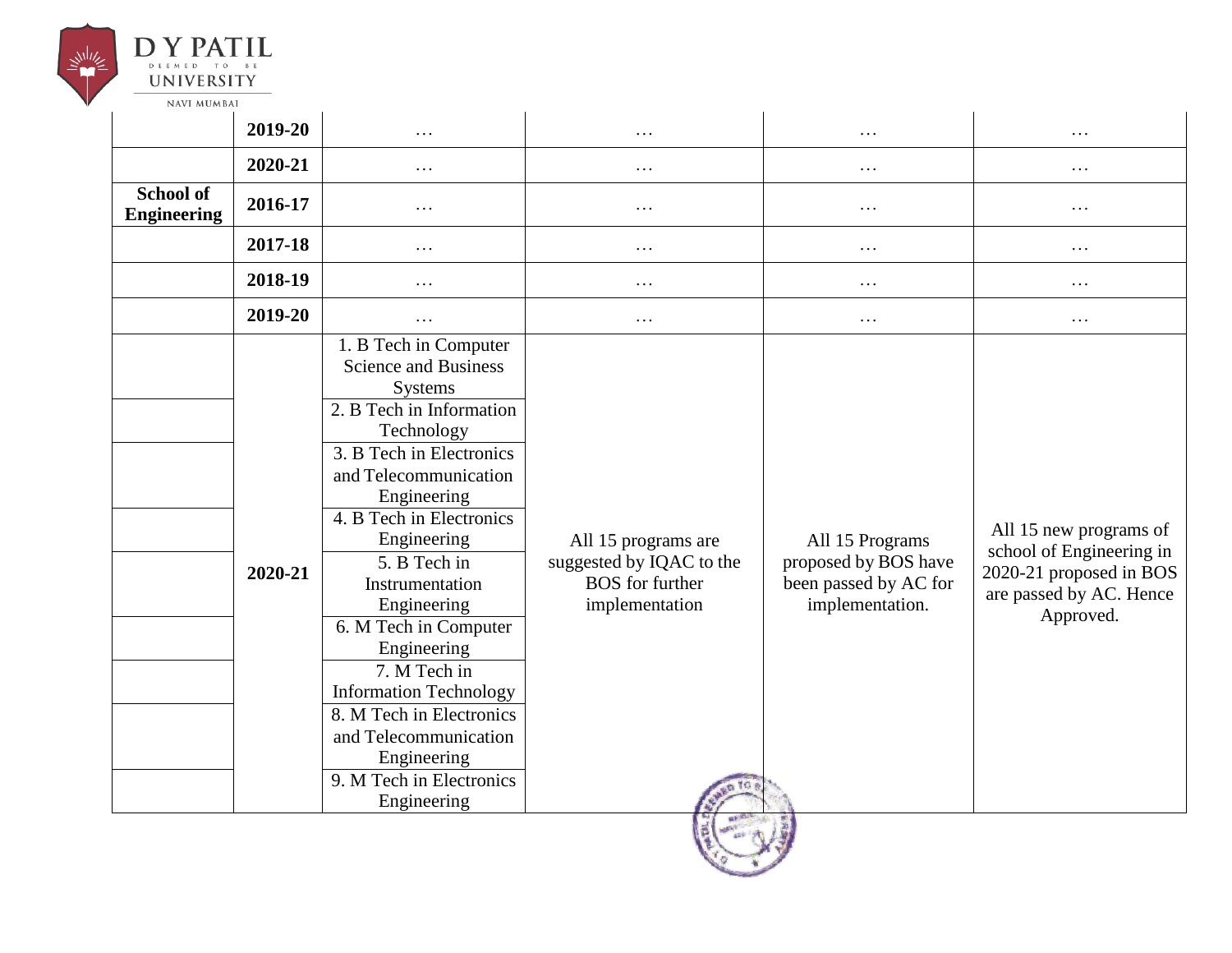| <b>UNIVERSITY</b><br><b>NAVI MUMBAI</b> |         |                                                                                                     |                                                    |                                      |                                               |
|-----------------------------------------|---------|-----------------------------------------------------------------------------------------------------|----------------------------------------------------|--------------------------------------|-----------------------------------------------|
|                                         |         | 10. M Tech in<br>Instrumentation<br>Engineering                                                     |                                                    |                                      |                                               |
|                                         |         | 11. PhD in Engineering                                                                              |                                                    |                                      |                                               |
|                                         |         | 12. Diploma in EXTC                                                                                 |                                                    |                                      |                                               |
|                                         |         | 13. Diploma in<br><b>Computer Engineering</b>                                                       |                                                    |                                      |                                               |
|                                         |         | 14. Diploma in<br><b>Information Technology</b><br>15. Diploma in<br><b>Electronics Engineering</b> |                                                    |                                      |                                               |
| <b>School of</b><br>Law                 | 2016-17 | .                                                                                                   | $\cdots$                                           | $\cdots$                             | $\cdots$                                      |
|                                         | 2017-18 | .                                                                                                   | $\cdots$                                           | $\cdots$                             | $\cdots$                                      |
|                                         |         | 1. LLB                                                                                              | All 3 programs are                                 | All 3 Programs proposed              | All the 3 new programs<br>of school of LAW in |
|                                         | 2018-19 | 2. Bcom LLB                                                                                         | suggested by IQAC to the<br><b>BOS</b> for further | by BOS have been<br>passed by AC for | 2018-19 proposed in BOS                       |
|                                         |         | 3. BA LLB                                                                                           | implementation                                     | implementation.                      | are passed by AC. Hence<br>Approved.          |
|                                         | 2019-20 | $\cdots$                                                                                            | $\cdots$                                           | $\cdots$                             | $\cdots$                                      |
|                                         | 2020-21 | .                                                                                                   | $\cdots$                                           | $\cdots$                             | $\cdots$                                      |
| <b>School of</b><br><b>Management</b>   | 2016-17 | $\cdots$                                                                                            | $\cdots$                                           | $\ldots$                             | $\ldots$                                      |
|                                         | 2017-18 | $\cdots$                                                                                            | $\cdots$                                           | $\ldots$                             | $\ldots$                                      |
|                                         | 2018-19 | $\cdots$                                                                                            | $\cdots$                                           | $\cdots$                             | $\cdots$                                      |
|                                         | 2019-20 | $\ldots$                                                                                            | n fo s<br>$\cdots$                                 | $\ldots$                             | $\ldots$                                      |
|                                         | 2020-21 | $\cdots$                                                                                            | ar est.<br>目<br>$\cdots$<br><b>MAGE</b><br>and in  | $\ldots$                             | $\cdots$                                      |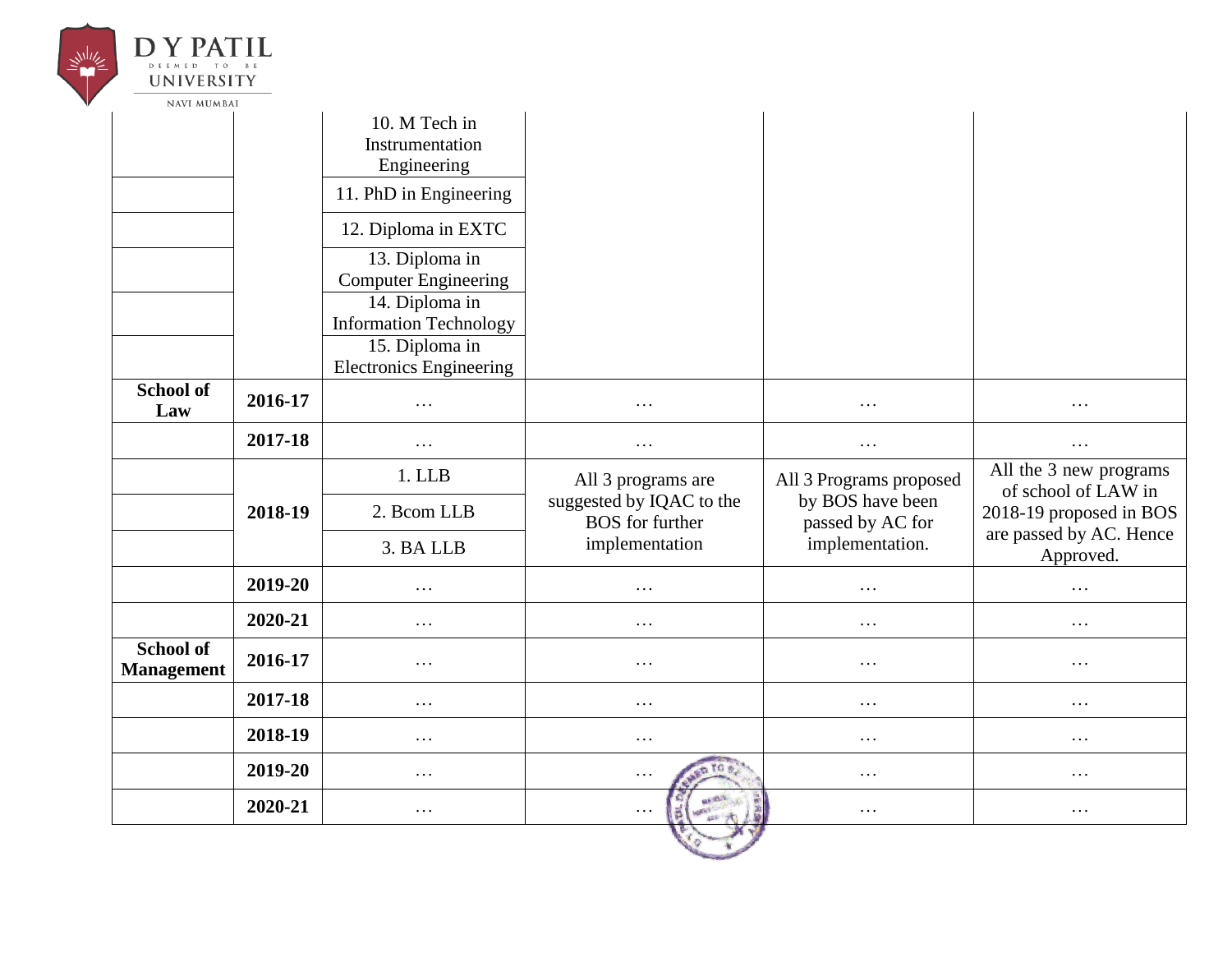

| 1. Fellowship in Critical<br>Care Medicine<br>2. Fellowship in<br>Certificate Course in<br>Diabetology<br>3. Fellowship in<br>Rheumatology<br>4. Fellowship in<br>Neonatology<br>5. Felloship in advanced<br>Interventional<br>Cardiology<br>6. Fellowship in Body<br>All 16 Programs<br>Imaging<br>All 16 programs are<br>suggested by IQAC to the<br>proposed by BOS have<br>7. Fellowship in<br>2017-18<br><b>BOS</b> for further<br>been passed by AC for<br>Diagnostic Neuro<br>implementation<br>implementation.<br>Radiology<br>Approved.<br>8. Fellowship in<br>Women's Imaging<br>9. Fellowship in<br>Interventional<br>Radiology<br>10. Fellowship in<br><b>Interventional Neuro</b><br>Radiology<br>11. Fellowship in<br>Reproductive Medicine | School of<br><b>Medical</b> | 2016-17 |                   | $\cdots$ | . | .                                                                                                        |
|-----------------------------------------------------------------------------------------------------------------------------------------------------------------------------------------------------------------------------------------------------------------------------------------------------------------------------------------------------------------------------------------------------------------------------------------------------------------------------------------------------------------------------------------------------------------------------------------------------------------------------------------------------------------------------------------------------------------------------------------------------------|-----------------------------|---------|-------------------|----------|---|----------------------------------------------------------------------------------------------------------|
|                                                                                                                                                                                                                                                                                                                                                                                                                                                                                                                                                                                                                                                                                                                                                           |                             |         |                   |          |   |                                                                                                          |
|                                                                                                                                                                                                                                                                                                                                                                                                                                                                                                                                                                                                                                                                                                                                                           |                             |         |                   |          |   |                                                                                                          |
|                                                                                                                                                                                                                                                                                                                                                                                                                                                                                                                                                                                                                                                                                                                                                           |                             |         |                   |          |   |                                                                                                          |
|                                                                                                                                                                                                                                                                                                                                                                                                                                                                                                                                                                                                                                                                                                                                                           |                             |         |                   |          |   |                                                                                                          |
|                                                                                                                                                                                                                                                                                                                                                                                                                                                                                                                                                                                                                                                                                                                                                           |                             |         |                   |          |   |                                                                                                          |
|                                                                                                                                                                                                                                                                                                                                                                                                                                                                                                                                                                                                                                                                                                                                                           |                             |         |                   |          |   |                                                                                                          |
|                                                                                                                                                                                                                                                                                                                                                                                                                                                                                                                                                                                                                                                                                                                                                           |                             |         |                   |          |   |                                                                                                          |
|                                                                                                                                                                                                                                                                                                                                                                                                                                                                                                                                                                                                                                                                                                                                                           |                             |         |                   |          |   |                                                                                                          |
|                                                                                                                                                                                                                                                                                                                                                                                                                                                                                                                                                                                                                                                                                                                                                           |                             |         |                   |          |   |                                                                                                          |
|                                                                                                                                                                                                                                                                                                                                                                                                                                                                                                                                                                                                                                                                                                                                                           |                             |         |                   |          |   |                                                                                                          |
|                                                                                                                                                                                                                                                                                                                                                                                                                                                                                                                                                                                                                                                                                                                                                           |                             |         |                   |          |   | All the 16 new programs<br>of school of Medicie in<br>2017-18 proposed in BOS<br>are passed by AC. Hence |
|                                                                                                                                                                                                                                                                                                                                                                                                                                                                                                                                                                                                                                                                                                                                                           |                             |         |                   |          |   |                                                                                                          |
|                                                                                                                                                                                                                                                                                                                                                                                                                                                                                                                                                                                                                                                                                                                                                           |                             |         |                   |          |   |                                                                                                          |
|                                                                                                                                                                                                                                                                                                                                                                                                                                                                                                                                                                                                                                                                                                                                                           |                             |         |                   |          |   |                                                                                                          |
|                                                                                                                                                                                                                                                                                                                                                                                                                                                                                                                                                                                                                                                                                                                                                           |                             |         |                   |          |   |                                                                                                          |
|                                                                                                                                                                                                                                                                                                                                                                                                                                                                                                                                                                                                                                                                                                                                                           |                             |         |                   |          |   |                                                                                                          |
|                                                                                                                                                                                                                                                                                                                                                                                                                                                                                                                                                                                                                                                                                                                                                           |                             |         |                   |          |   |                                                                                                          |
|                                                                                                                                                                                                                                                                                                                                                                                                                                                                                                                                                                                                                                                                                                                                                           |                             |         |                   |          |   |                                                                                                          |
|                                                                                                                                                                                                                                                                                                                                                                                                                                                                                                                                                                                                                                                                                                                                                           |                             |         |                   |          |   |                                                                                                          |
|                                                                                                                                                                                                                                                                                                                                                                                                                                                                                                                                                                                                                                                                                                                                                           |                             |         |                   |          |   |                                                                                                          |
|                                                                                                                                                                                                                                                                                                                                                                                                                                                                                                                                                                                                                                                                                                                                                           |                             |         |                   |          |   |                                                                                                          |
|                                                                                                                                                                                                                                                                                                                                                                                                                                                                                                                                                                                                                                                                                                                                                           |                             |         |                   |          |   |                                                                                                          |
|                                                                                                                                                                                                                                                                                                                                                                                                                                                                                                                                                                                                                                                                                                                                                           |                             |         |                   |          |   |                                                                                                          |
|                                                                                                                                                                                                                                                                                                                                                                                                                                                                                                                                                                                                                                                                                                                                                           |                             |         |                   |          |   |                                                                                                          |
|                                                                                                                                                                                                                                                                                                                                                                                                                                                                                                                                                                                                                                                                                                                                                           |                             |         |                   |          |   |                                                                                                          |
|                                                                                                                                                                                                                                                                                                                                                                                                                                                                                                                                                                                                                                                                                                                                                           |                             |         |                   |          |   |                                                                                                          |
|                                                                                                                                                                                                                                                                                                                                                                                                                                                                                                                                                                                                                                                                                                                                                           |                             |         | 12. Fellowship in |          |   |                                                                                                          |
| <b>Minimal Access Surgery</b>                                                                                                                                                                                                                                                                                                                                                                                                                                                                                                                                                                                                                                                                                                                             |                             |         |                   |          |   |                                                                                                          |
| in Gynaecology                                                                                                                                                                                                                                                                                                                                                                                                                                                                                                                                                                                                                                                                                                                                            |                             |         |                   |          |   |                                                                                                          |
|                                                                                                                                                                                                                                                                                                                                                                                                                                                                                                                                                                                                                                                                                                                                                           |                             |         |                   |          |   |                                                                                                          |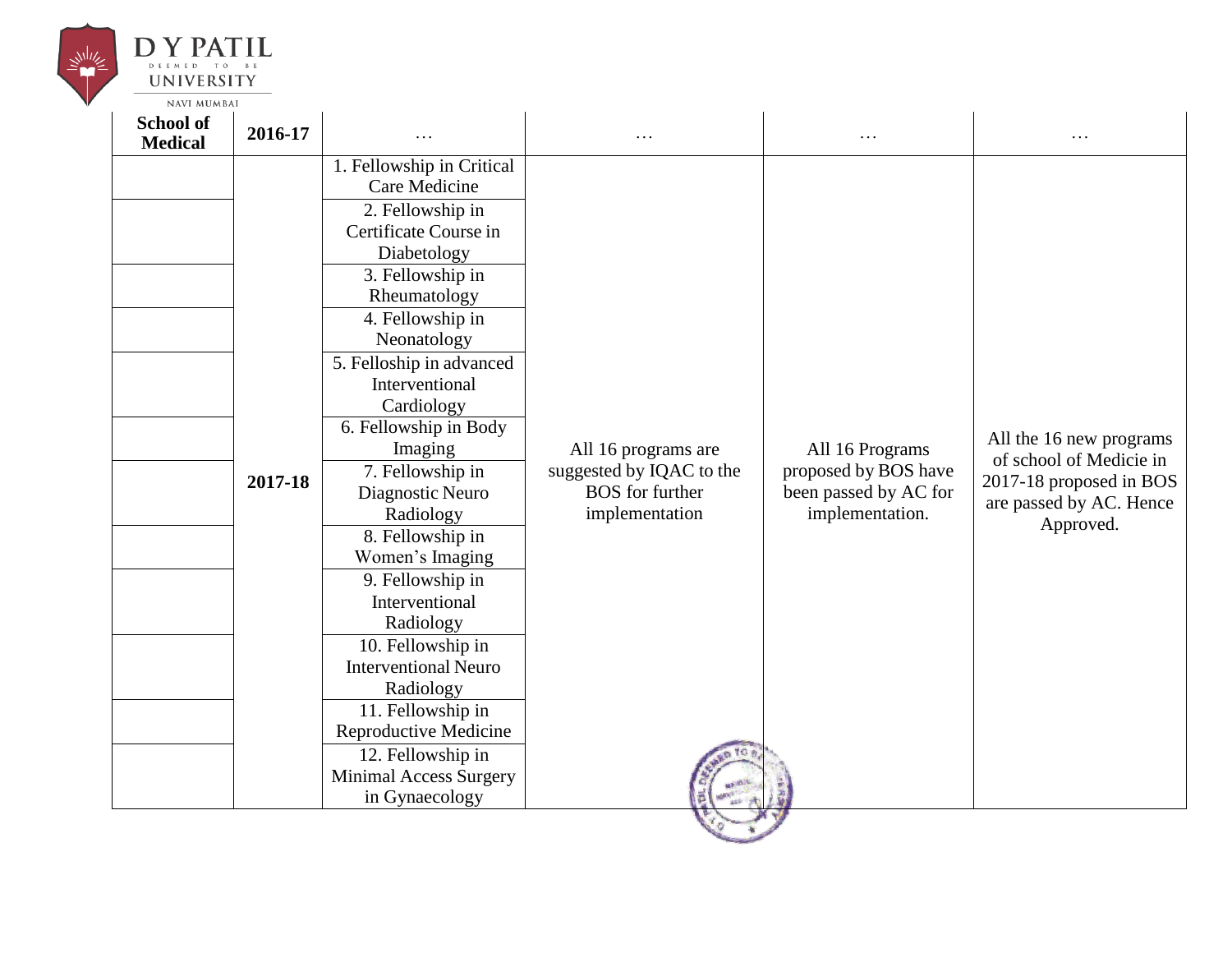

|  |         | 13. Fellowship in<br>Middle Ear Surgery |                                                                                  |                                                                                    |                                                                                                                      |
|--|---------|-----------------------------------------|----------------------------------------------------------------------------------|------------------------------------------------------------------------------------|----------------------------------------------------------------------------------------------------------------------|
|  |         | 14. Fellowship in Endo                  |                                                                                  |                                                                                    |                                                                                                                      |
|  |         | Urology, Laparoscopy                    |                                                                                  |                                                                                    |                                                                                                                      |
|  |         | & Robotics                              |                                                                                  |                                                                                    |                                                                                                                      |
|  |         | 15. Fellowship in                       |                                                                                  |                                                                                    |                                                                                                                      |
|  |         | Cosmetology                             |                                                                                  |                                                                                    |                                                                                                                      |
|  |         | 16. Fellowship in                       |                                                                                  |                                                                                    |                                                                                                                      |
|  |         | Phacosurgery                            |                                                                                  |                                                                                    |                                                                                                                      |
|  |         | 1. Fellowship in Hair                   |                                                                                  |                                                                                    | All the 3 new programs                                                                                               |
|  |         | Transplant                              | All 3 programs are suggested                                                     | All 3 Programs proposed                                                            | of school of Medicie in                                                                                              |
|  | 2018-19 | 2. Fellowship in                        | by IQAC to the BOS for                                                           | by BOS have been                                                                   | 2018-19 proposed in BOS<br>are passed by AC. Hence<br>Approved.                                                      |
|  |         | <b>Infectious Diseases</b>              | further implementation                                                           | passed by AC for<br>implementation.                                                |                                                                                                                      |
|  |         | 3. Fellowship in                        |                                                                                  |                                                                                    |                                                                                                                      |
|  |         | Oncopathology                           |                                                                                  |                                                                                    |                                                                                                                      |
|  |         | 1. Fellowship in Pain                   |                                                                                  |                                                                                    | All the 3 new programs                                                                                               |
|  | 2019-20 | Medicine                                | All 3 programs are suggested<br>by IQAC to the BOS for<br>further implementation | All 3 Programs proposed<br>by BOS have been<br>passed by AC for<br>implementation. | of school of Medicie in<br>2019-20 proposed in BOS<br>are passed by AC. Hence<br>Approved.                           |
|  |         | 2. HCG Fellowship in                    |                                                                                  |                                                                                    |                                                                                                                      |
|  |         | Radiationsurgery                        |                                                                                  |                                                                                    |                                                                                                                      |
|  |         | 3. Fellowship in                        |                                                                                  |                                                                                    |                                                                                                                      |
|  |         | Oncosurgery,                            |                                                                                  |                                                                                    |                                                                                                                      |
|  |         | 1. B.Sc.Healthcare,                     |                                                                                  |                                                                                    |                                                                                                                      |
|  |         | Social Sciences &                       |                                                                                  | All 5 Programs proposed<br>by BOS have been<br>passed by AC for<br>implementation. | All the 5 new programs<br>of school of Medicie in<br>2020-21 proposed in BOS<br>are passed by AC. Hence<br>Approved. |
|  |         | <b>Transplant Coordination</b>          |                                                                                  |                                                                                    |                                                                                                                      |
|  | 2020-21 | 2. M.Sc.Nutrition &                     |                                                                                  |                                                                                    |                                                                                                                      |
|  |         | Neutraceitical                          | All 5 programs are suggested                                                     |                                                                                    |                                                                                                                      |
|  |         | 3. Fellowship in                        | by IQAC to the BOS for                                                           |                                                                                    |                                                                                                                      |
|  |         | Maxillofacial                           | further implementation                                                           |                                                                                    |                                                                                                                      |
|  |         | oncologyand                             |                                                                                  |                                                                                    |                                                                                                                      |
|  |         | Reconstructive surgery                  |                                                                                  |                                                                                    |                                                                                                                      |
|  |         | 4. Fellowship in                        |                                                                                  |                                                                                    |                                                                                                                      |
|  |         | Hepatobiliary surgery                   |                                                                                  |                                                                                    |                                                                                                                      |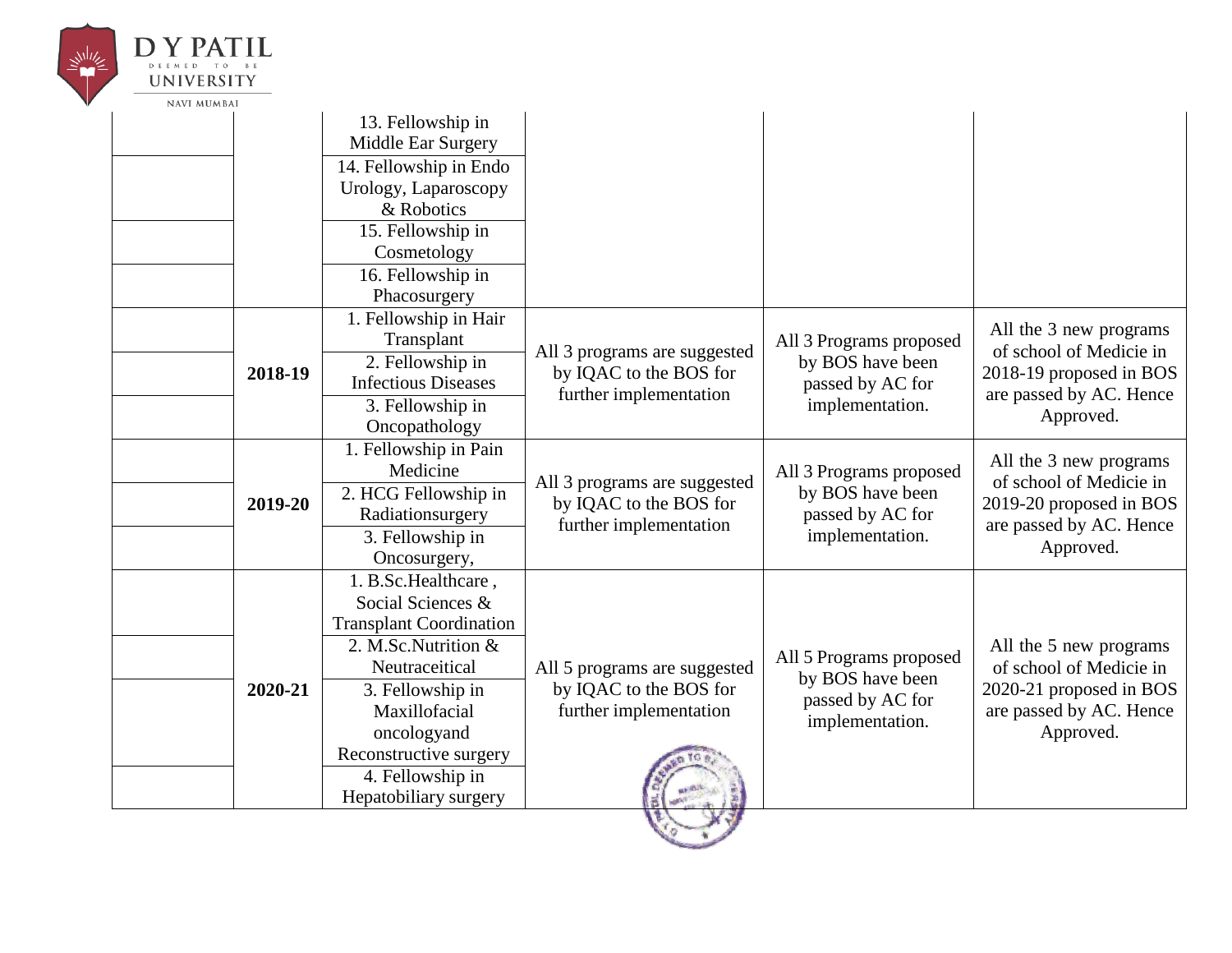

| <b>NAVI MUMBAI</b>                 |         |                                        |                                                  |                                                         |                                                                |
|------------------------------------|---------|----------------------------------------|--------------------------------------------------|---------------------------------------------------------|----------------------------------------------------------------|
|                                    |         | 5. Fellowship in Sports<br>Arthroscopy |                                                  |                                                         |                                                                |
|                                    | 2016-17 | $\cdots$                               | $\ddots$                                         | $\cdots$                                                | $\cdots$                                                       |
|                                    | 2017-18 | $\cdots$                               | $\cdots$                                         | .                                                       | .                                                              |
| <b>School of</b><br><b>Nursing</b> | 2018-19 | $\cdots$                               | $\cdots$                                         | $\cdots$                                                | $\cdots$                                                       |
|                                    | 2019-20 | $\ddots$                               | $\cdots$                                         | $\cdots$                                                | $\cdots$                                                       |
|                                    | 2020-21 | $\cdots$                               | $\cdots$                                         | $\cdots$                                                | .                                                              |
|                                    | 2016-17 | $\cdots$                               | $\cdots$                                         | $\cdots$                                                | .                                                              |
|                                    | 2017-18 | $\cdots$                               | $\cdots$                                         | .                                                       | $\cdots$                                                       |
| <b>School of OT</b>                | 2018-19 | .                                      | $\cdots$                                         | .                                                       | .                                                              |
|                                    | 2019-20 | $\cdots$                               | $\cdots$                                         | $\cdots$                                                | $\cdots$                                                       |
|                                    | 2020-21 | $\cdots$                               | $\cdots$                                         | $\cdots$                                                | $\cdots$                                                       |
| <b>School of</b><br>Pharmacy       | 2016-17 | $\cdots$                               | $\cdots$                                         | $\cdots$                                                | .                                                              |
|                                    | 2017-18 | $\cdots$                               | $\cdots$                                         | $\cdots$                                                | $\cdots$                                                       |
|                                    | 2018-19 | $\cdots$                               | $\cdots$                                         | $\cdots$                                                | $\cdots$                                                       |
|                                    |         | 1. B. Pharmacy                         | both programs are suggested                      | Both Programs proposed                                  | Both the programs of<br>school of Pharmacy in                  |
|                                    | 2019-20 | 2. D. Pharmacy                         | by IQAC to the BOS for<br>further implementation | by BOS have been<br>passed by AC for<br>implementation. | 2019-20 proposed in BOS<br>are passed by AC, Hence<br>approved |
|                                    | 2020-21 | $\cdots$                               |                                                  | $\cdots$                                                | .                                                              |
| <b>School of PT</b>                | 2016-17 | $\cdots$                               |                                                  | .                                                       | $\cdots$                                                       |